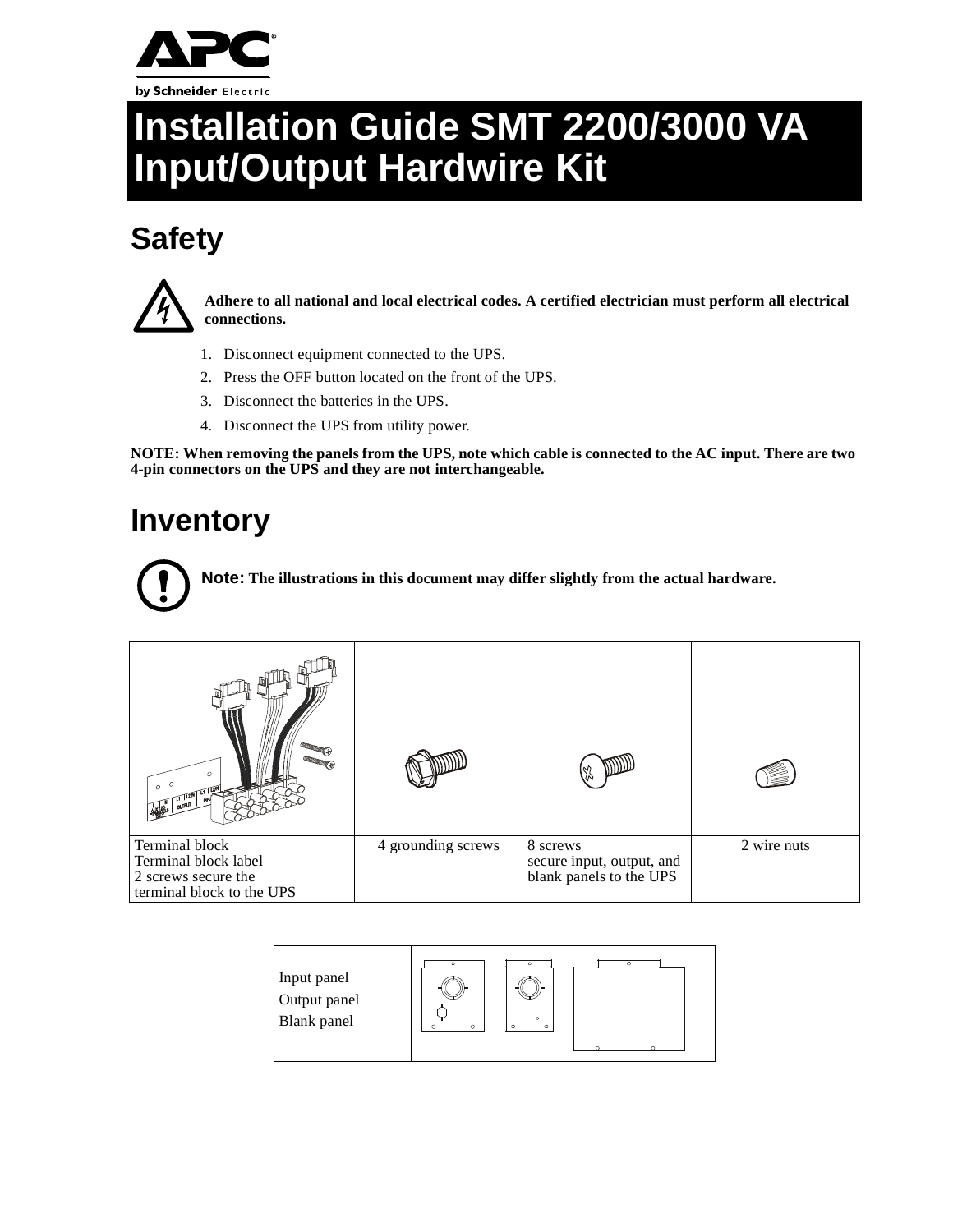### **Installation**



**Note: It is recommended that the input and output cables be connected to the terminal block prior to installing the terminal block in the UPS.**

Remove the five screws that secure the factory installed PDU panels to the UPS.

Save the screws.

Disconnect the PDU input and output cables as shown in the diagram.



Secure the replacement input and output panels (supplied), to the UPS. Secure the panels with four of the screws removed from the factory installed PDU panel.

Install appropriate strain relief clamps (not supplied), to the input and output panels as shown in the diagram.

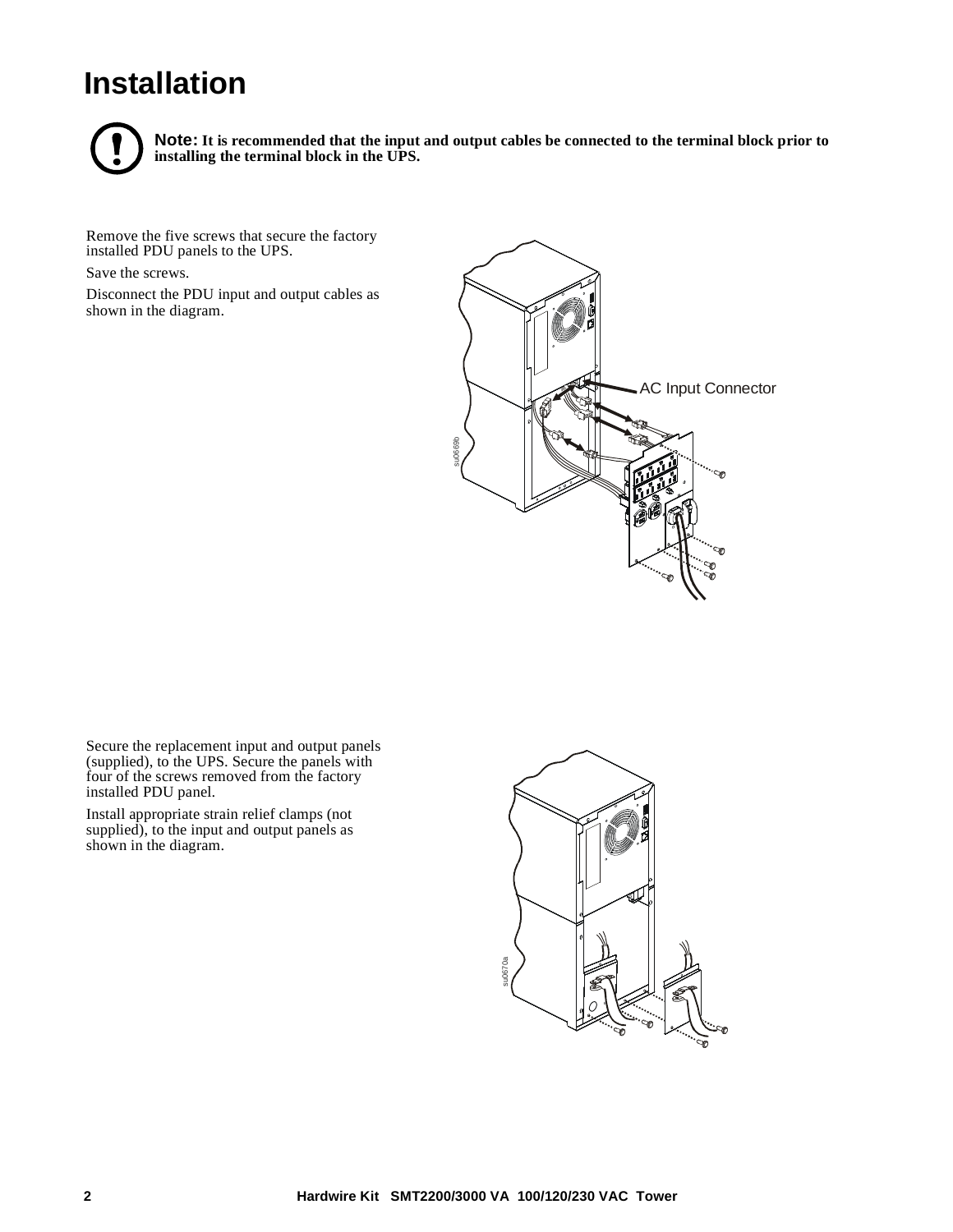Secure the terminal block and label to the UPS with two screws (supplied), as shown in the diagram.



Refer to the diagram below. Use the screws supplied. Connect the ground wires with the grounding screws. Connect the input and output cables.

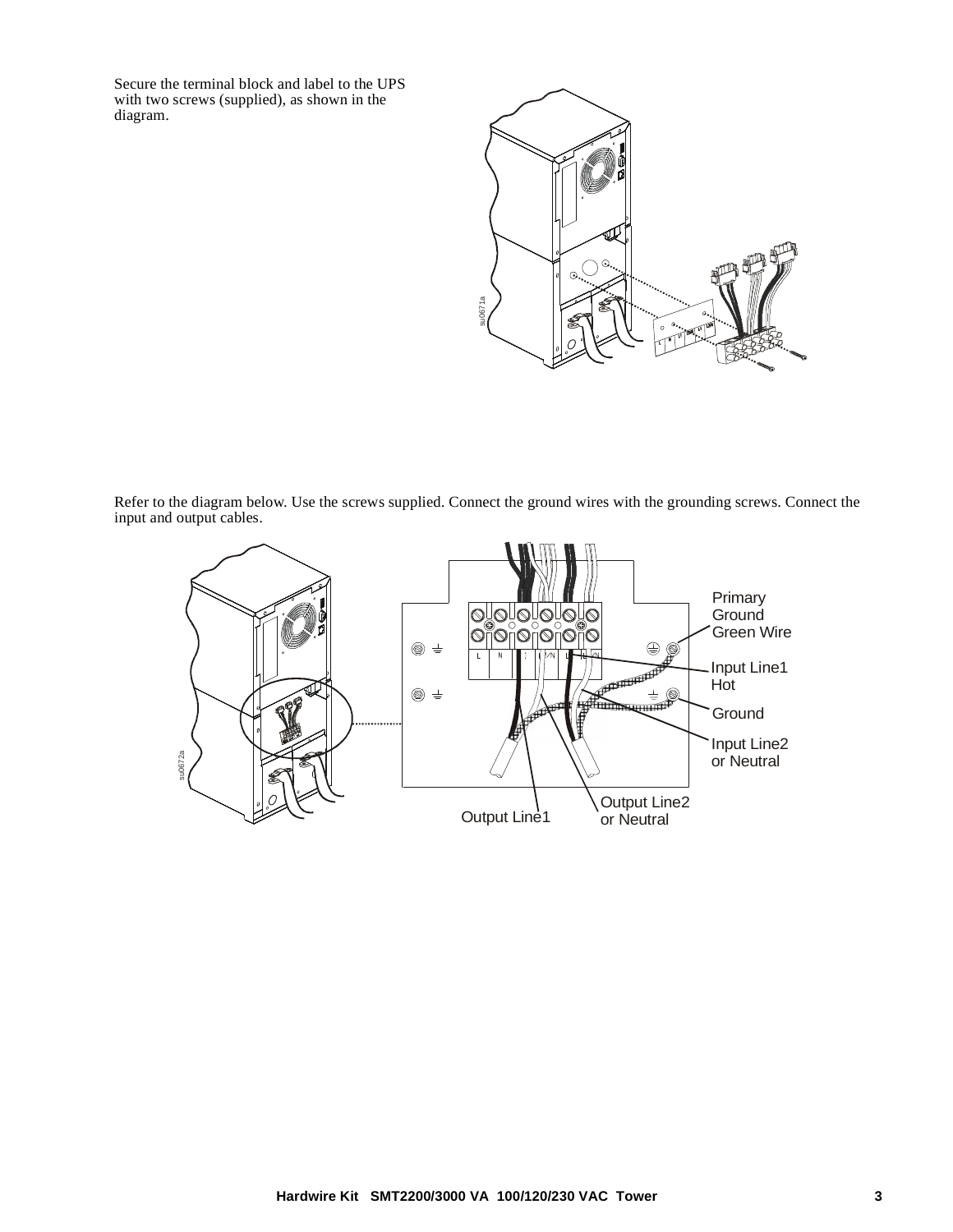Connect the terminal block and UPS connectors as shown in the diagram.

**NOTE: The two pin connector will not be utilized with the replacement input and output panels.**



Secure the blank panel to the UPS with three screws (supplied).



#### **APC Worldwide Customer Support**

Customer support for this or any other APC product is available at no charge in any of the following ways:

- Visit the APC Web site to access documents in the APC Knowledge Base and to submit customer support requests.
	- **www.apc.com** (Corporate Headquarters)

Connect to localized APC Web sites for specific countries, each of which provides customer support information.

– **www.apc.com/support/**

Global support searching APC Knowledge Base and using e-support.

• Contact the APC Customer Support Center by telephone or e-mail.

• Local, country-specific centers: go to **www.apc.com/support/contact** for contact information. For information on how to obtain local customer support, contact the APC representative or other distributors from whom you purchased your APC product.